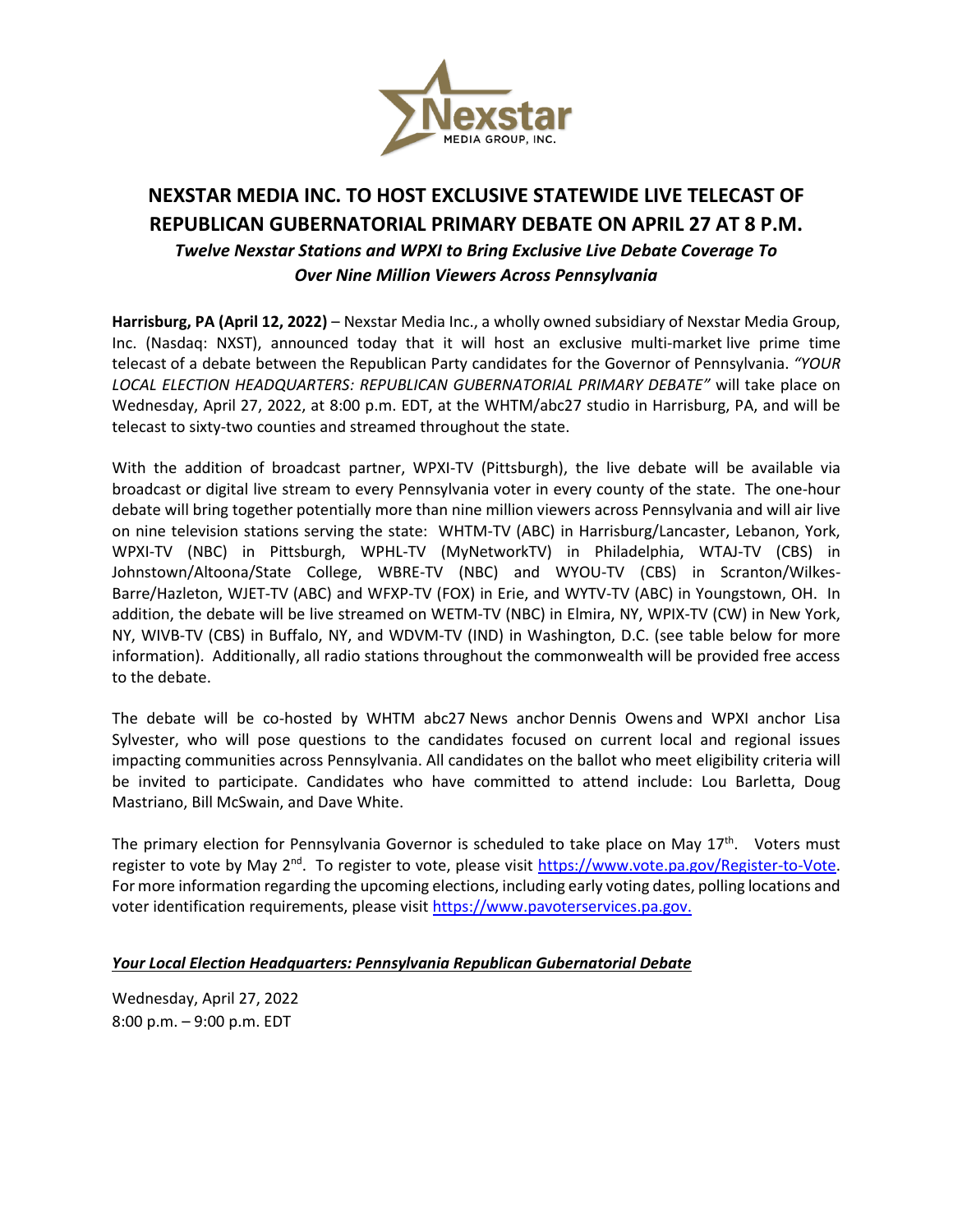The Pennsylvania Republican Gubernatorial Debate will be carried on the following stations and websites:

| <b>Station</b> | <b>Network</b> | <b>Market</b>       | <b>Station Website</b>                          | <b>Social</b>     |
|----------------|----------------|---------------------|-------------------------------------------------|-------------------|
| <b>WHTM-TV</b> | ABC            | Harrisburg,         | Abc27.com                                       | @abc27news        |
|                |                | Lancaster, Lebanon, |                                                 |                   |
|                |                | York, PA            |                                                 |                   |
| <b>WJET-TV</b> | ABC            | Erie, PA            | <b>YourErie.com</b>                             | @jetfoxyourerie   |
| <b>WFXP-TV</b> | <b>FOX</b>     | Erie, PA            | YourErie.com                                    | @jetfoxyourerie   |
| <b>WYTV-TV</b> | <b>ABC</b>     | Youngstown, OH      | Wytv.com                                        | @33wytv           |
| <b>WBRE-TV</b> | <b>NBC</b>     | Scranton, Wilkes-   | Pahomepage.com                                  | @eyewitnessnewstv |
|                |                | Barre, Hazleton, PA |                                                 |                   |
| WYOU-TV        | <b>CBS</b>     | Scranton, Wilkes-   | Pahomepage.com                                  | @eyewitnessnewstv |
|                |                | Barre, Hazleton, PA |                                                 |                   |
| <b>WTAJ-TV</b> | <b>CBS</b>     |                     | Johnstown, Altoona, Wearecentralpa.com @ wtajtv |                   |
|                |                | State College, PA   |                                                 |                   |
| <b>WPHL-TV</b> | MyNetworkTV    | Philadelphia, PA    | Phl17.com                                       | @phl17            |
| <b>WPXI-TV</b> | <b>NBC</b>     | Pittsburgh, PA      | Wpxi.com                                        | @wpxi             |

The U.S. Senate Debate will be streamed on the following websites:

| <b>Station</b> | <b>Network</b> | <b>Market</b> (Counties)      | <b>Station Website</b> | <b>Social</b> |
|----------------|----------------|-------------------------------|------------------------|---------------|
| <b>WETM-TV</b> | NBC.           | Elmira, NY (Tioga)            | Mytwintiers.com        | @wetm18news   |
| WPIX-TV        | <b>CW</b>      | New York, NY (Pike) Pix11.com |                        | @pix11news    |
| <b>WIVB-TV</b> | <b>CBS</b>     | Buffalo, NY                   | Wivb.com               | @News4buffalo |
|                |                | (McKean, Potter)              |                        |               |
| <b>WDVM-TV</b> | <b>IND</b>     | Washington, DC                | Localdym.com           | @wdvmtv       |
|                |                | (Fulton)                      |                        |               |